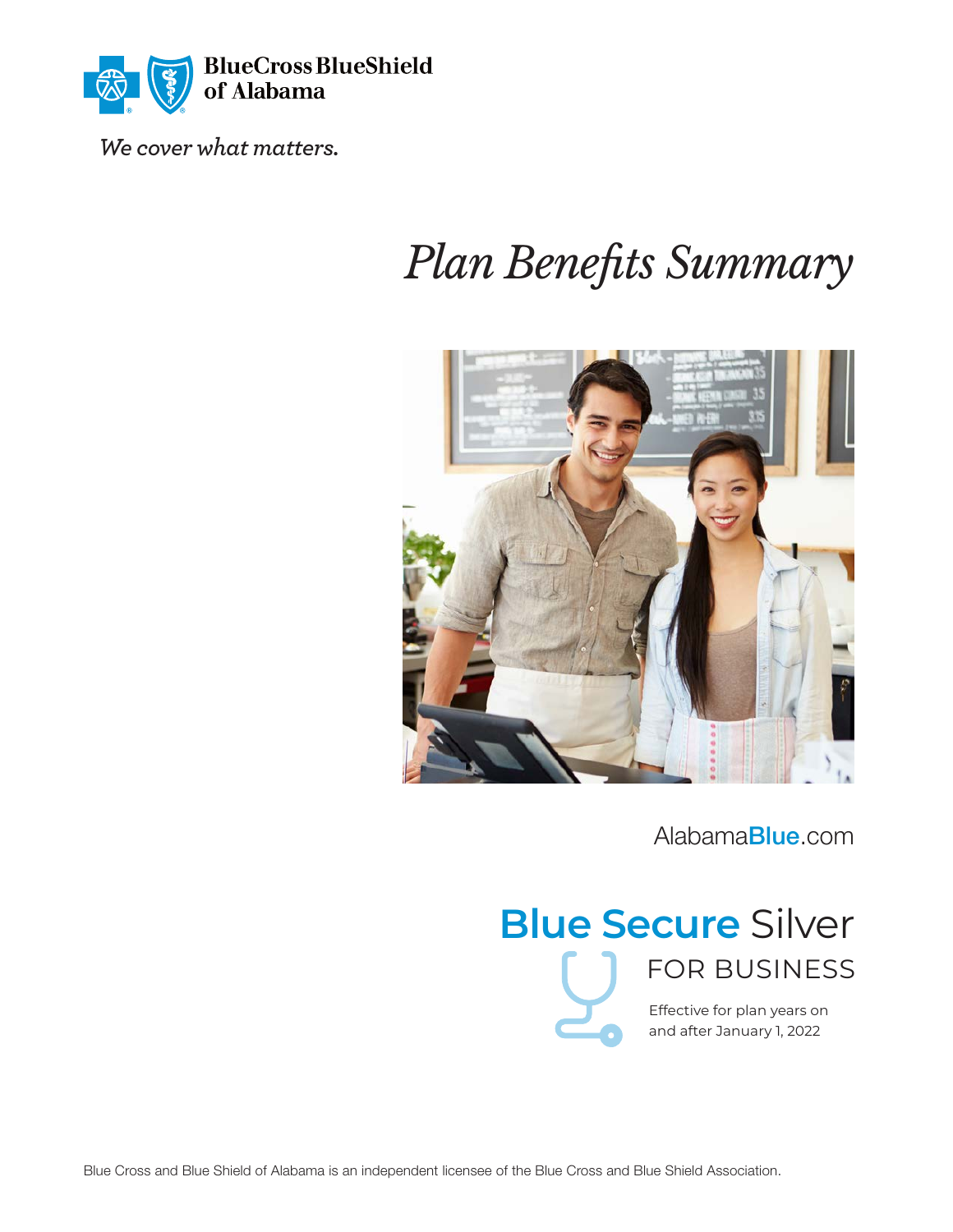## **Hospital Choice Network**

The Blue Cross and Blue Shield of Alabama Hospital Choice Network is a local Alabama effort to evaluate cost, quality and patient experience in member hospitals. Hospitals are categorized into either Lower Member Cost Share or Higher Member Cost Share, based on their performance.

Only Alabama general acute care hospitals are eligible for participation in the Hospital Choice Network. Rehabilitation hospitals, psychiatric hospitals, specialty facilities, out-of-state hospitals, VA hospitals and long-term care hospitals are exempt from Hospital Choice Network scoring.

All hospitals are evaluated annually with changes made effective January 1. In addition, reviews are completed on a quarterly basis allowing hospitals to improve their status. To review the evaluation criteria for all hospitals and/or the level of Member Cost Share for a particular hospital, please use the "Find a Doctor" tool on our website at **[AlabamaBlue.com](https://AlabamaBlue.com)***.* The Member Cost Share level will be included in the information provided for each hospital that participates in the Hospital Choice Network. For more information on the evaluation criteria, click on the name of the hospital and then click on the "Cost", "Quality" or "Patient Experience" tabs. If you have any questions, please call the Customer Service number on the back of your ID card.

# **Prescription Drugs: ValueONE Network**

### **ValueONE Network Facts:**

- 41,000 major national and regional pharmacy chains, retailers and grocers, and independent pharmacies participate in the ValueONE Network. This includes many national pharmacies you may already be using.
- Pharmacies that participate in the ValueONE Network can fill up to a 90-day supply of certain medications at the same location.
- If you do not use a ValueONE Network pharmacy, you may be responsible for the full cost of your prescription medication. Benefits may not be provided for out-of-network pharmacies.
- To maximize your pharmacy benefits, you will need to transfer all your prescriptions to a ValueONE Network Pharmacy.

### **How Do I Find a ValueONE Network Pharmacy?**

You can locate all of the participating pharmacies in your area at

**[AlabamaBlue.com/ValueONEPharmacyLocator.](http://AlabamaBlue.com/ValueONEPharmacyLocator)** To search for pharmacies in your area, enter your ZIP code in the "Location" search field and then click "Search."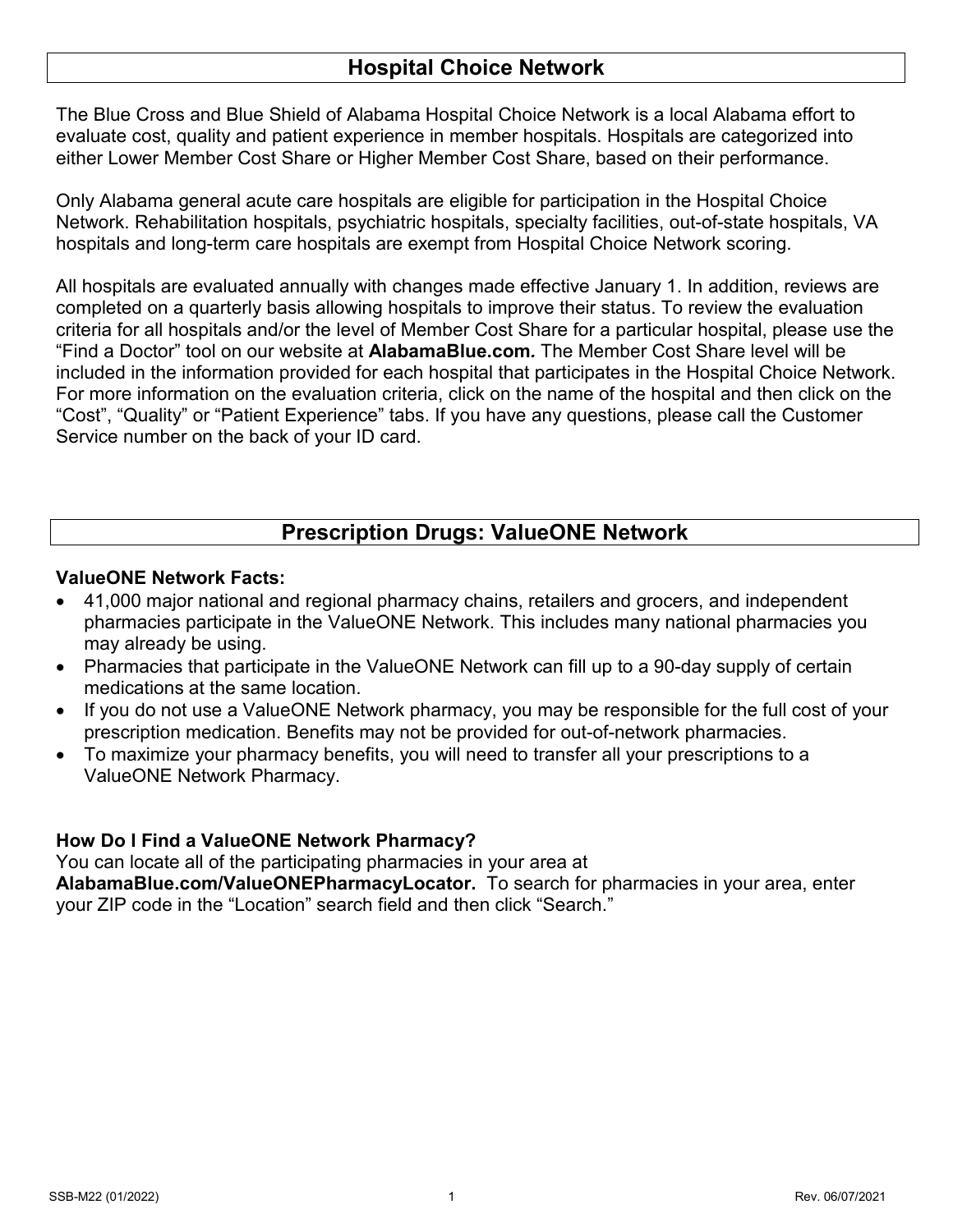## **Blue Secure Silver for Business Effective for Plan Years on and after January 1, 2022 BlueCard® PPO**

| <b>BENEFIT</b>                                                                                                                                                                                                                                 | <b>IN-NETWORK</b>                                                                                                                                                                                                                                                                               | <b>OUT-OF-NETWORK</b>                                                                    |  |  |
|------------------------------------------------------------------------------------------------------------------------------------------------------------------------------------------------------------------------------------------------|-------------------------------------------------------------------------------------------------------------------------------------------------------------------------------------------------------------------------------------------------------------------------------------------------|------------------------------------------------------------------------------------------|--|--|
| Benefit payments are based on the amount of the provider's charge that Blue Cross and/or Blue Shield plans recognize for payment of benefits.<br>The allowed amount may vary depending upon the type provider and where services are received. |                                                                                                                                                                                                                                                                                                 |                                                                                          |  |  |
| SUMMARY OF COST SHARING PROVISIONS                                                                                                                                                                                                             |                                                                                                                                                                                                                                                                                                 |                                                                                          |  |  |
| (Includes Mental Health Disorders and Substance Abuse)                                                                                                                                                                                         |                                                                                                                                                                                                                                                                                                 |                                                                                          |  |  |
|                                                                                                                                                                                                                                                | Calendar year deductibles and out-of-pocket maximums will be calculated in accordance with applicable Federal law.                                                                                                                                                                              |                                                                                          |  |  |
| <b>Calendar Year Deductible</b>                                                                                                                                                                                                                | \$4,000 Individual; \$8,000 Family                                                                                                                                                                                                                                                              | \$4,000 Individual; \$8,000 Family                                                       |  |  |
| The in-network and out-of-network deductibles                                                                                                                                                                                                  |                                                                                                                                                                                                                                                                                                 |                                                                                          |  |  |
| are separate and do not apply to each other                                                                                                                                                                                                    |                                                                                                                                                                                                                                                                                                 |                                                                                          |  |  |
| <b>Calendar Year Out-of-Pocket Maximum</b>                                                                                                                                                                                                     | \$8,550 Individual; \$17,100 Family                                                                                                                                                                                                                                                             | There is no out-of-pocket maximum for out-                                               |  |  |
| (including in-network calendar year deductible)                                                                                                                                                                                                |                                                                                                                                                                                                                                                                                                 | of-network services                                                                      |  |  |
|                                                                                                                                                                                                                                                |                                                                                                                                                                                                                                                                                                 |                                                                                          |  |  |
| Deductibles, copays and coinsurance for in-<br>network services and out-of-network Mental                                                                                                                                                      | After you reach your individual Calendar Year<br>Out-of-Pocket Maximum, applicable expenses for                                                                                                                                                                                                 |                                                                                          |  |  |
| Health Disorders and Substance Abuse                                                                                                                                                                                                           | you will be covered at 100% of the allowed                                                                                                                                                                                                                                                      |                                                                                          |  |  |
| emergency services apply to the out-of-pocket                                                                                                                                                                                                  | amount for remainder of calendar year                                                                                                                                                                                                                                                           |                                                                                          |  |  |
| maximum                                                                                                                                                                                                                                        |                                                                                                                                                                                                                                                                                                 |                                                                                          |  |  |
|                                                                                                                                                                                                                                                | <b>INPATIENT HOSPITAL AND PHYSICIAN BENEFITS</b>                                                                                                                                                                                                                                                |                                                                                          |  |  |
|                                                                                                                                                                                                                                                | (Includes Mental Health Disorders and Substance Abuse)                                                                                                                                                                                                                                          |                                                                                          |  |  |
|                                                                                                                                                                                                                                                | Precertification is required for inpatient admissions (except medical emergency services, maternity admissions and as required by Federal<br>law); notification within 48 hours for medical emergencies. Generally, if precertification is not obtained, no benefits are available. Call 1-800- |                                                                                          |  |  |
|                                                                                                                                                                                                                                                | 248-2342 (toll free) for precertification.                                                                                                                                                                                                                                                      |                                                                                          |  |  |
| <b>Inpatient Hospital</b>                                                                                                                                                                                                                      | Lower Member Cost Share: Covered at                                                                                                                                                                                                                                                             | Covered at 50% of the allowed amount                                                     |  |  |
|                                                                                                                                                                                                                                                | 100% of the allowed amount after \$450 per                                                                                                                                                                                                                                                      | after \$1,400 per admission deductible                                                   |  |  |
|                                                                                                                                                                                                                                                | day hospital copay days 1-5 for each                                                                                                                                                                                                                                                            |                                                                                          |  |  |
|                                                                                                                                                                                                                                                | admission                                                                                                                                                                                                                                                                                       | Note: In Alabama, available only for medical<br>emergency services and accidental injury |  |  |
|                                                                                                                                                                                                                                                | Higher Member Cost Share: Covered at                                                                                                                                                                                                                                                            |                                                                                          |  |  |
|                                                                                                                                                                                                                                                | 100% of the allowed amount after \$850 per<br>day hospital copay days 1-5 for each                                                                                                                                                                                                              |                                                                                          |  |  |
|                                                                                                                                                                                                                                                | admission                                                                                                                                                                                                                                                                                       |                                                                                          |  |  |
| <b>Inpatient Physician Visits and</b>                                                                                                                                                                                                          | Covered at 100% of the allowed amount                                                                                                                                                                                                                                                           | Covered at 50% of the allowed amount                                                     |  |  |
| <b>Consultations</b>                                                                                                                                                                                                                           | subject to calendar year deductible                                                                                                                                                                                                                                                             | subject to calendar year deductible                                                      |  |  |
|                                                                                                                                                                                                                                                |                                                                                                                                                                                                                                                                                                 |                                                                                          |  |  |
|                                                                                                                                                                                                                                                | <b>Mental Health Disorders and Substance Abuse</b>                                                                                                                                                                                                                                              | <b>Mental Health Disorders and Substance</b>                                             |  |  |
|                                                                                                                                                                                                                                                | Services covered at 100% of the allowed<br>amount; no copay or deductible                                                                                                                                                                                                                       | Abuse Services covered at 50% of the<br>allowed amount; no copay or deductible           |  |  |
|                                                                                                                                                                                                                                                | <b>OUTPATIENT HOSPITAL BENEFITS</b>                                                                                                                                                                                                                                                             |                                                                                          |  |  |
|                                                                                                                                                                                                                                                | (Includes Mental Health Disorders and Substance Abuse)                                                                                                                                                                                                                                          |                                                                                          |  |  |
|                                                                                                                                                                                                                                                | Precertification is required for some outpatient hospital benefits. Precertification is also required for some provider-administered drugs;                                                                                                                                                     |                                                                                          |  |  |
|                                                                                                                                                                                                                                                | visit AlabamaBlue.com/ProviderAdministeredPrecertificationDrugList.                                                                                                                                                                                                                             |                                                                                          |  |  |
|                                                                                                                                                                                                                                                | If precertification is not obtained, no benefits are available.                                                                                                                                                                                                                                 |                                                                                          |  |  |
| <b>Outpatient Surgery (Including</b>                                                                                                                                                                                                           | Lower Member Cost Share: Covered at                                                                                                                                                                                                                                                             | Covered at 50% of the allowed amount                                                     |  |  |
| <b>Ambulatory Surgical Centers)</b>                                                                                                                                                                                                            | 100% of the allowed amount after \$450<br>hospital copay                                                                                                                                                                                                                                        | subject to calendar year deductible; in<br>Alabama, not covered                          |  |  |
|                                                                                                                                                                                                                                                | Higher Member Cost Share: Covered at                                                                                                                                                                                                                                                            |                                                                                          |  |  |
|                                                                                                                                                                                                                                                | 100% of the allowed amount after \$850                                                                                                                                                                                                                                                          |                                                                                          |  |  |
|                                                                                                                                                                                                                                                | hospital copay                                                                                                                                                                                                                                                                                  |                                                                                          |  |  |
| <b>Emergency Room (Medical Emergency)</b>                                                                                                                                                                                                      | Covered at 100% of the allowed amount                                                                                                                                                                                                                                                           | Covered at 100% of the allowed amount                                                    |  |  |
|                                                                                                                                                                                                                                                | after \$450 hospital copay                                                                                                                                                                                                                                                                      | after \$450 hospital copay                                                               |  |  |
|                                                                                                                                                                                                                                                |                                                                                                                                                                                                                                                                                                 |                                                                                          |  |  |
|                                                                                                                                                                                                                                                |                                                                                                                                                                                                                                                                                                 | <b>Mental Health Disorders and Substance</b><br>Abuse Services covered at 100% of the    |  |  |
|                                                                                                                                                                                                                                                |                                                                                                                                                                                                                                                                                                 | allowed amount after \$450 hospital copay                                                |  |  |
| <b>Emergency Room (Accident)</b>                                                                                                                                                                                                               | Covered at 100% of the allowed amount                                                                                                                                                                                                                                                           | Covered at 100% of the allowed amount                                                    |  |  |
|                                                                                                                                                                                                                                                | after \$450 hospital copay                                                                                                                                                                                                                                                                      | after \$450 hospital copay when services                                                 |  |  |
| Note: If you have a medical emergency as                                                                                                                                                                                                       |                                                                                                                                                                                                                                                                                                 | are rendered within 72 hours of the                                                      |  |  |
| defined by the plan after 72 hours of an accident,<br>refer to Emergency Room (Medical                                                                                                                                                         |                                                                                                                                                                                                                                                                                                 | accident; 50% of the allowed amount                                                      |  |  |
| Emergency) above.                                                                                                                                                                                                                              |                                                                                                                                                                                                                                                                                                 | subject to calendar year deductible when                                                 |  |  |
|                                                                                                                                                                                                                                                |                                                                                                                                                                                                                                                                                                 | services are rendered after 72 hours of the<br>accident and not a medical emergency as   |  |  |
|                                                                                                                                                                                                                                                |                                                                                                                                                                                                                                                                                                 | defined by the plan                                                                      |  |  |
|                                                                                                                                                                                                                                                |                                                                                                                                                                                                                                                                                                 |                                                                                          |  |  |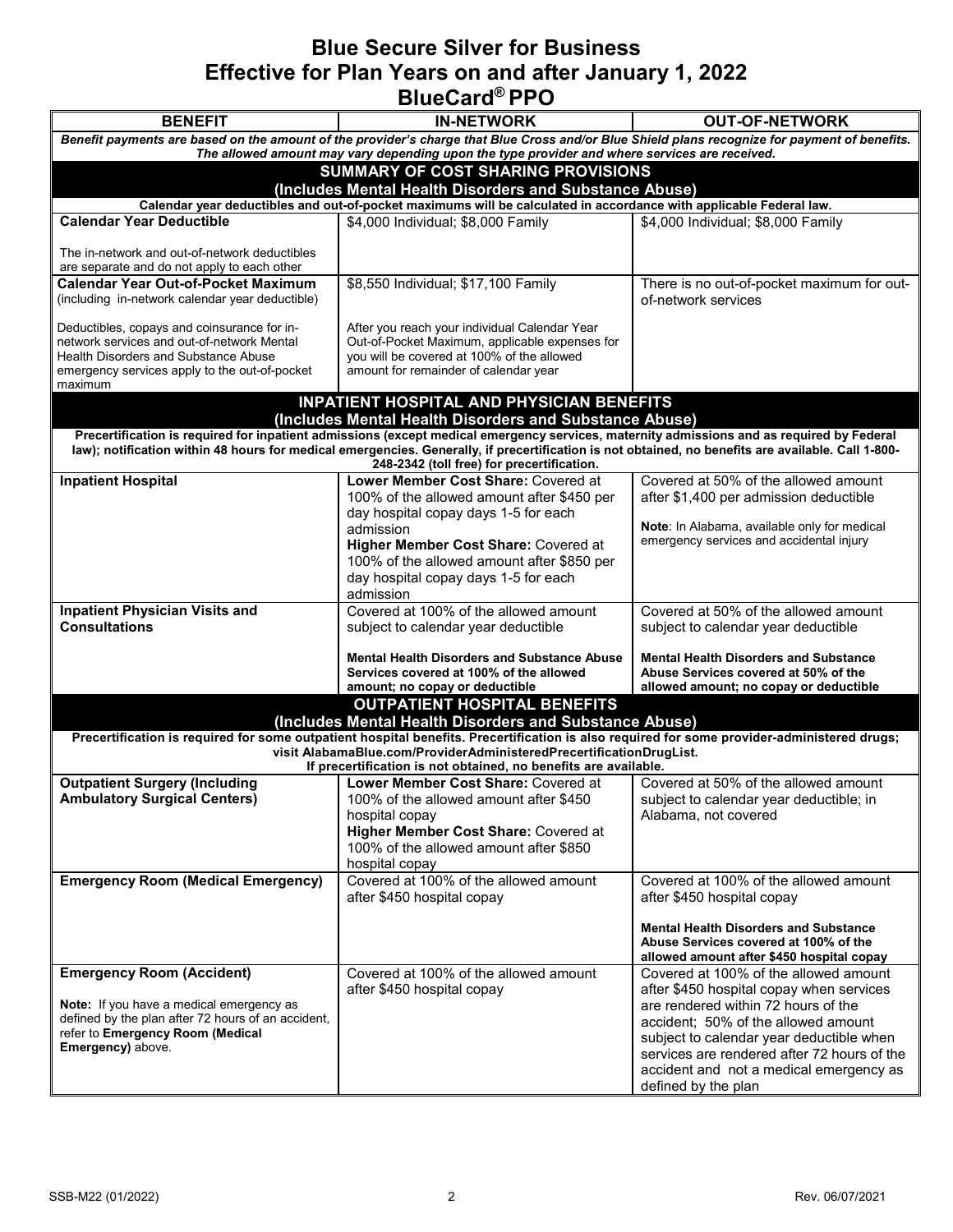| <b>BENEFIT</b>                                                                                                                                                                                                                                                              | <b>IN-NETWORK</b>                                                   | <b>OUT-OF-NETWORK</b>                                                                                                              |  |
|-----------------------------------------------------------------------------------------------------------------------------------------------------------------------------------------------------------------------------------------------------------------------------|---------------------------------------------------------------------|------------------------------------------------------------------------------------------------------------------------------------|--|
| <b>Emergency Room Physician</b>                                                                                                                                                                                                                                             | Covered at 100% of the allowed amount<br>after \$70 physician copay | Covered at 100% of the allowed amount<br>after \$70 physician copay                                                                |  |
|                                                                                                                                                                                                                                                                             |                                                                     | <b>Mental Health Disorders and Substance</b><br>Abuse Services covered at 100% of the<br>allowed amount after \$70 physician copay |  |
| <b>Outpatient Diagnostic Lab, X-ray</b>                                                                                                                                                                                                                                     | Lower Member Cost Share: Covered at                                 | Covered at 50% of the allowed amount                                                                                               |  |
| & Pathology                                                                                                                                                                                                                                                                 | 100% of the allowed amount after \$450                              | subject to calendar year deductible; in                                                                                            |  |
|                                                                                                                                                                                                                                                                             | hospital copay                                                      | Alabama, not covered                                                                                                               |  |
|                                                                                                                                                                                                                                                                             | Higher Member Cost Share: Covered at                                |                                                                                                                                    |  |
|                                                                                                                                                                                                                                                                             | 100% of the allowed amount after \$850                              |                                                                                                                                    |  |
|                                                                                                                                                                                                                                                                             | hospital copay                                                      |                                                                                                                                    |  |
| Dialysis, IV Therapy, Chemotherapy                                                                                                                                                                                                                                          | Covered at 100% of the allowed amount;                              | Covered at 50% of the allowed amount                                                                                               |  |
| & Radiation Therapy                                                                                                                                                                                                                                                         | no copay or deductible                                              | subject to calendar year deductible; in                                                                                            |  |
|                                                                                                                                                                                                                                                                             |                                                                     | Alabama, not covered                                                                                                               |  |
| <b>Intensive Outpatient Services and</b>                                                                                                                                                                                                                                    | Covered at 100% of the allowed amount                               | Covered at 50% of the allowed amount                                                                                               |  |
| <b>Partial Hospitalization for Mental Health</b>                                                                                                                                                                                                                            | after \$70 per day hospital copay                                   | subject to calendar year deductible; in                                                                                            |  |
| and Substance Abuse                                                                                                                                                                                                                                                         |                                                                     | Alabama, not covered                                                                                                               |  |
|                                                                                                                                                                                                                                                                             | <b>PHYSICIAN BENEFITS</b>                                           |                                                                                                                                    |  |
|                                                                                                                                                                                                                                                                             | (Includes Mental Health Disorders and Substance Abuse)              |                                                                                                                                    |  |
| Precertification is required for some physician benefits. Precertification is also required for some provider-administered drugs; visit<br>AlabamaBlue.com/ProviderAdministeredPrecertificationDrugList.<br>If precertification is not obtained, no benefits are available. |                                                                     |                                                                                                                                    |  |
|                                                                                                                                                                                                                                                                             | IN-NETWORK SERVICES NOT SUBJECT TO \$4,000 CALENDAR YEAR DEDUCTIBLE |                                                                                                                                    |  |
| <b>Office Visits, Consultations &amp;</b>                                                                                                                                                                                                                                   | Covered at 100% of the allowed amount                               | Covered at 50% of the allowed amount                                                                                               |  |
| Psychotherapy                                                                                                                                                                                                                                                               | after \$40 primary care physician copay or                          | subject to calendar year deductible                                                                                                |  |
|                                                                                                                                                                                                                                                                             | \$70 specialist physician copay                                     |                                                                                                                                    |  |
| <b>Telephone and Online Video Physician</b>                                                                                                                                                                                                                                 | Covered at 100% of the allowed amount                               | Not covered                                                                                                                        |  |
| <b>Consultations Program</b>                                                                                                                                                                                                                                                | subject to a \$40 copayment per consultation                        |                                                                                                                                    |  |
|                                                                                                                                                                                                                                                                             |                                                                     |                                                                                                                                    |  |
| A service, available through Teladoc™, to<br>diagnose, treat and prescribe medication (when                                                                                                                                                                                 |                                                                     |                                                                                                                                    |  |
| necessary) for certain medical issues. To enroll,                                                                                                                                                                                                                           |                                                                     |                                                                                                                                    |  |
| go to Teladoc.com/Alabama or call                                                                                                                                                                                                                                           |                                                                     |                                                                                                                                    |  |
| 1-855-477-4549.                                                                                                                                                                                                                                                             |                                                                     |                                                                                                                                    |  |
| <b>Second Surgical Opinion</b>                                                                                                                                                                                                                                              | Covered at 100% of the allowed amount<br>after \$70 physician copay | Covered at 50% of the allowed amount<br>subject to calendar year deductible                                                        |  |
| <b>Diagnostic X-ray</b>                                                                                                                                                                                                                                                     | Covered at 100% of the allowed amount                               | Covered at 50% of the allowed amount                                                                                               |  |
|                                                                                                                                                                                                                                                                             | after \$10 copay per procedure                                      | subject to calendar year deductible                                                                                                |  |
| CAT Scan, MRI, PET/SPECT, ERCP,                                                                                                                                                                                                                                             | Covered at 100% of the allowed amount                               | Covered at 50% of the allowed amount                                                                                               |  |
| angiography/arteriography, cardiac                                                                                                                                                                                                                                          | after \$450 copay per visit                                         | subject to calendar year deductible                                                                                                |  |
| cath/arteriography, UGI endoscopy,                                                                                                                                                                                                                                          |                                                                     |                                                                                                                                    |  |
| muga-gated cardiac scan &                                                                                                                                                                                                                                                   |                                                                     |                                                                                                                                    |  |
| colonoscopy<br>Diagnostic Lab, Pathology, Dialysis, IV                                                                                                                                                                                                                      | Covered at 100% of the allowed amount;                              | Covered at 50% of the allowed amount                                                                                               |  |
| Therapy, Chemotherapy & Radiation                                                                                                                                                                                                                                           | no copay or deductible                                              | subject to calendar year deductible                                                                                                |  |
| <b>Therapy</b>                                                                                                                                                                                                                                                              |                                                                     |                                                                                                                                    |  |
|                                                                                                                                                                                                                                                                             | IN-NETWORK SERVICES SUBJECT TO \$4,000 CALENDAR YEAR DEDUCTIBLE     |                                                                                                                                    |  |
| <b>Surgery &amp; Anesthesia</b>                                                                                                                                                                                                                                             | Covered at 100% of the allowed amount                               | Covered at 50% of the allowed amount                                                                                               |  |
|                                                                                                                                                                                                                                                                             | subject to calendar year deductible                                 | subject to calendar year deductible                                                                                                |  |
| <b>Maternity Care</b>                                                                                                                                                                                                                                                       | Covered at 100% of the allowed amount                               | Covered at 50% of the allowed amount                                                                                               |  |
|                                                                                                                                                                                                                                                                             | subject to calendar year deductible                                 | subject to calendar year deductible                                                                                                |  |
|                                                                                                                                                                                                                                                                             | PREVENTIVE CARE BENEFITS                                            |                                                                                                                                    |  |
| <b>Routine Immunizations and Preventive</b>                                                                                                                                                                                                                                 | Covered at 100% of the allowed amount:                              | Not covered                                                                                                                        |  |
| <b>Services</b>                                                                                                                                                                                                                                                             | no copay or deductible                                              |                                                                                                                                    |  |
| • See AlabamaBlue.com/PreventiveServices                                                                                                                                                                                                                                    |                                                                     |                                                                                                                                    |  |
| and<br>AlabamaBlue.com/StandardACAPreventive                                                                                                                                                                                                                                |                                                                     |                                                                                                                                    |  |
| <b>DrugList</b> for a listing of the specific drugs,                                                                                                                                                                                                                        |                                                                     |                                                                                                                                    |  |
| immunizations and preventive services or call                                                                                                                                                                                                                               |                                                                     |                                                                                                                                    |  |
| our Customer Service Department for a                                                                                                                                                                                                                                       |                                                                     |                                                                                                                                    |  |
| printed copy.                                                                                                                                                                                                                                                               |                                                                     |                                                                                                                                    |  |
| • Certain immunizations may also be obtained                                                                                                                                                                                                                                |                                                                     |                                                                                                                                    |  |
| through the Pharmacy Vaccine Network.                                                                                                                                                                                                                                       |                                                                     |                                                                                                                                    |  |
| See                                                                                                                                                                                                                                                                         |                                                                     |                                                                                                                                    |  |
| AlabamaBlue.com/VaccineNetworkDrugLis                                                                                                                                                                                                                                       |                                                                     |                                                                                                                                    |  |
| <b>t</b> for more information.                                                                                                                                                                                                                                              |                                                                     |                                                                                                                                    |  |
| Note: In some cases, office visit copays or facility copays may apply                                                                                                                                                                                                       |                                                                     |                                                                                                                                    |  |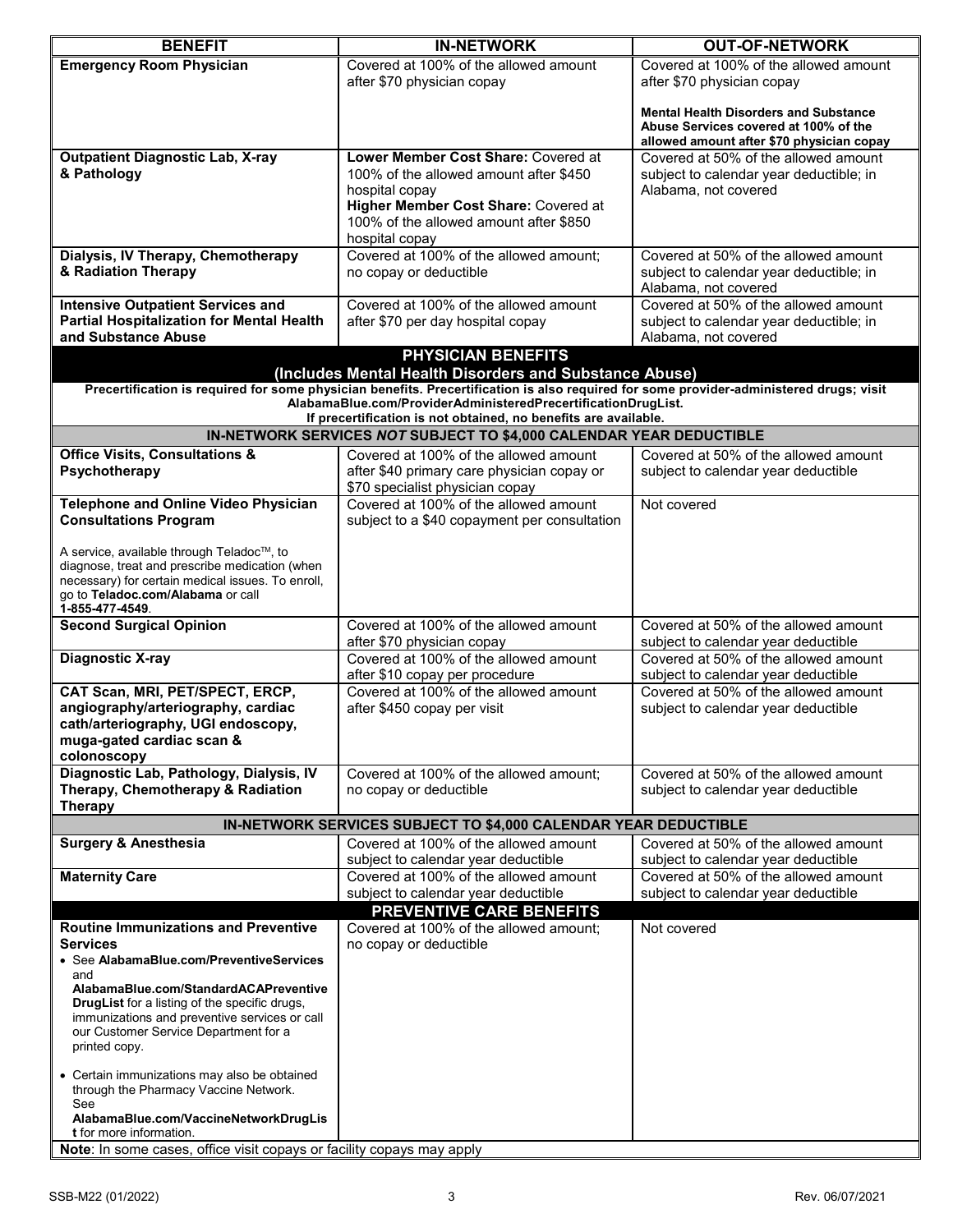| <b>BENEFIT</b>                                                                              | <b>IN-NETWORK</b>                                                                                           | <b>OUT-OF-NETWORK</b>                |
|---------------------------------------------------------------------------------------------|-------------------------------------------------------------------------------------------------------------|--------------------------------------|
|                                                                                             | PEDIATRIC VISION BENEFITS                                                                                   |                                      |
| <b>Pediatric Eye Exam</b>                                                                   | Covered at 80% of the allowed amount                                                                        | Not covered                          |
| Limited to one exam (including refraction) per                                              | subject to calendar year deductible                                                                         |                                      |
| member per calendar year up to the end of the                                               |                                                                                                             |                                      |
| month in which the member turns 19.                                                         |                                                                                                             |                                      |
| <b>Pediatric Glasses or Contact Lenses</b>                                                  | Covered at 80% of the allowed amount                                                                        | Covered at 80% of the allowed amount |
| Limited to one pair of prescription glasses per                                             | subject to calendar year deductible                                                                         | subject to calendar year deductible  |
| member per calendar year; contact lenses are<br>limited to one 12-month supply per calendar |                                                                                                             |                                      |
| year. Benefits are available up to the end of the                                           |                                                                                                             |                                      |
| month in which the member turns 19.                                                         |                                                                                                             |                                      |
|                                                                                             | PRESCRIPTION DRUG BENEFITS                                                                                  |                                      |
|                                                                                             | (Includes Mental Health Disorders and Substance Abuse)                                                      |                                      |
|                                                                                             | Precertification is required for some drugs; if no precertification is obtained, no benefits are available. |                                      |
| <b>Prescription Drug Card</b>                                                               | Covered at 100% of the allowed amount                                                                       | Not covered                          |
|                                                                                             | after the following copays:                                                                                 |                                      |
| The pharmacy network for the plan is the                                                    |                                                                                                             |                                      |
| <b>ValueONE Network.</b>                                                                    | <b>Tier 1 Drugs:</b>                                                                                        |                                      |
| • Locate a ValueONE Network Pharmacy                                                        | \$15 copay per prescription                                                                                 |                                      |
| at                                                                                          |                                                                                                             |                                      |
| AlabamaBlue.com/ValueONEPharmac                                                             | <b>Tier 2 Drugs:</b>                                                                                        |                                      |
| yLocator                                                                                    | \$30 copay per prescription                                                                                 |                                      |
|                                                                                             |                                                                                                             |                                      |
| Prescription drugs (other than maintenance                                                  | <b>Tier 3 Drugs:</b>                                                                                        |                                      |
| prescription drugs) can be dispensed for up                                                 | \$75 copay per prescription                                                                                 |                                      |
| to a 30-day supply.<br>• View the Source+Rx 1.0 Drug list that                              |                                                                                                             |                                      |
| applies to the plan at                                                                      | <b>Tier 4 Drugs:</b>                                                                                        |                                      |
| AlabamaBlue.com/2022SourcePlusRx                                                            | \$100 copay per prescription                                                                                |                                      |
| 1DrugList                                                                                   |                                                                                                             |                                      |
|                                                                                             | <b>Tier 5 (Preferred Specialty) Drugs:</b>                                                                  |                                      |
| Maintenance prescription drugs can be                                                       | \$250 copay per prescription                                                                                |                                      |
| dispensed for up to a 90-day supply but the                                                 |                                                                                                             |                                      |
| copayment is applicable for each 30-day                                                     | Tier 6 (Non-Preferred Specialty) Drugs:                                                                     |                                      |
| supply.                                                                                     | Covered at 60% of the allowed amount                                                                        |                                      |
| • View the Maintenance Drug List that                                                       |                                                                                                             |                                      |
| applies to the plan at                                                                      |                                                                                                             |                                      |
| AlabamaBlue.com/MaintenanceDrugLi                                                           | <b>Covered Insulin Products: \$99 maximum</b>                                                               |                                      |
| st                                                                                          | cost share per 30-day supply                                                                                |                                      |
| • Some copays may be combined for                                                           |                                                                                                             |                                      |
| diabetic supplies                                                                           |                                                                                                             |                                      |
|                                                                                             |                                                                                                             |                                      |
| Tier 5 and 6 (Specialty) drugs can be                                                       |                                                                                                             |                                      |
| dispensed for up to a 30-day supply.                                                        |                                                                                                             |                                      |
| The only in-network pharmacy for some                                                       |                                                                                                             |                                      |
| Tier 5 and 6 (Specialty) drugs is the                                                       |                                                                                                             |                                      |
| <b>Pharmacy Select Network.</b>                                                             |                                                                                                             |                                      |
| • View the Specialty Drug List that applies                                                 |                                                                                                             |                                      |
| to the plan at                                                                              |                                                                                                             |                                      |
| AlabamaBlue.com/SelfAdministeredS                                                           |                                                                                                             |                                      |
| pecialtyDrugList                                                                            |                                                                                                             |                                      |
|                                                                                             |                                                                                                             |                                      |
| Some immunizations may be received from                                                     |                                                                                                             |                                      |
| an in-network pharmacy that participates in<br>the Pharmacy Vaccine Network.                |                                                                                                             |                                      |
| • A list of the eligible vaccines these                                                     |                                                                                                             |                                      |
| pharmacies may provide can be found at                                                      |                                                                                                             |                                      |
| AlabamaBlue.com/VaccineNetworkDru                                                           |                                                                                                             |                                      |
| gList                                                                                       |                                                                                                             |                                      |
|                                                                                             |                                                                                                             |                                      |
|                                                                                             |                                                                                                             |                                      |
|                                                                                             |                                                                                                             |                                      |
|                                                                                             |                                                                                                             |                                      |
|                                                                                             |                                                                                                             |                                      |
|                                                                                             |                                                                                                             |                                      |
|                                                                                             |                                                                                                             |                                      |
|                                                                                             |                                                                                                             |                                      |
|                                                                                             |                                                                                                             |                                      |
|                                                                                             |                                                                                                             |                                      |
|                                                                                             |                                                                                                             |                                      |
|                                                                                             |                                                                                                             |                                      |
|                                                                                             | 4                                                                                                           |                                      |
| SSB-M22 (01/2022)                                                                           |                                                                                                             | Rev. 06/07/2021                      |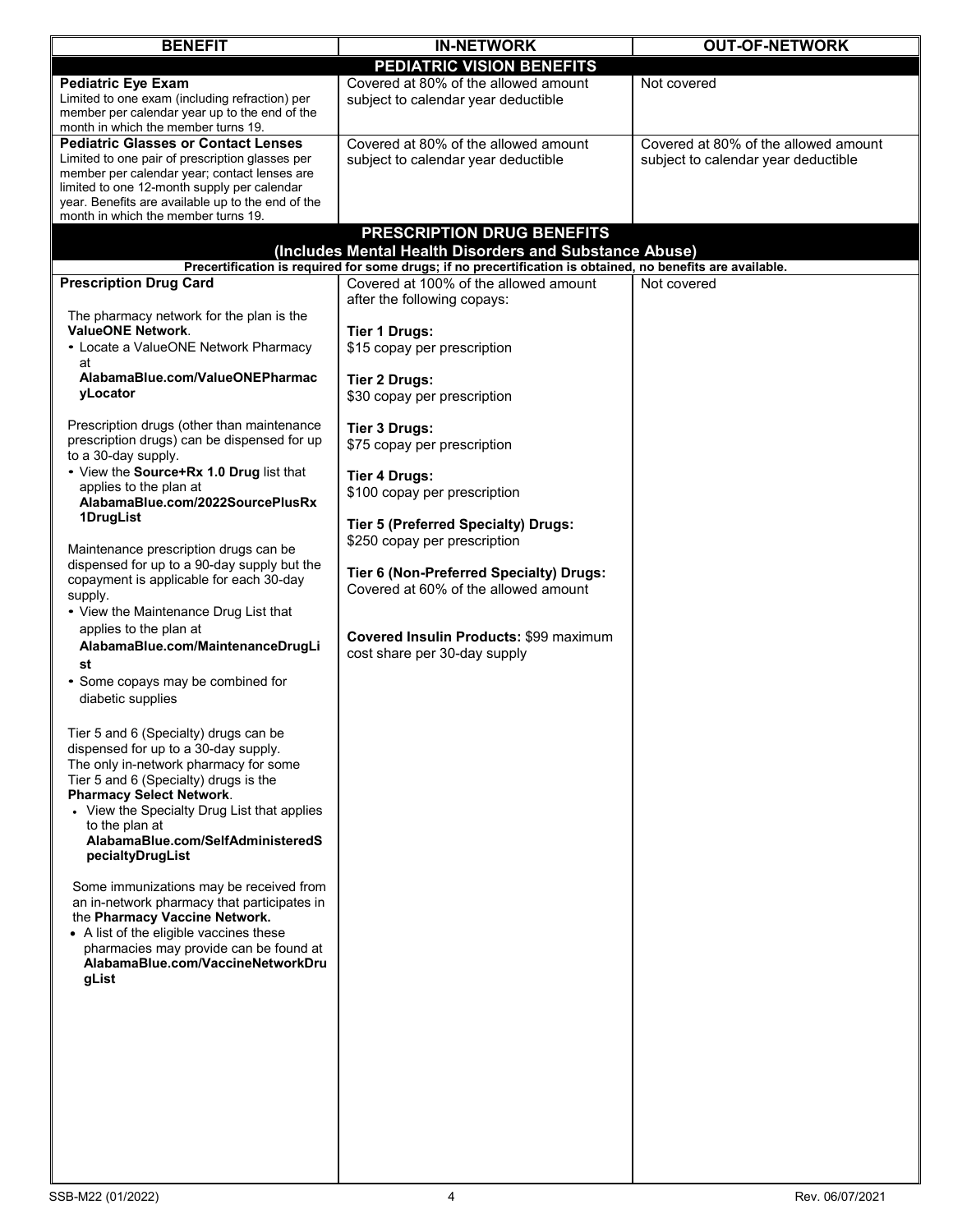| <b>BENEFIT</b>                                                                    | <b>IN-NETWORK</b>                                                                              | <b>OUT-OF-NETWORK</b>                   |
|-----------------------------------------------------------------------------------|------------------------------------------------------------------------------------------------|-----------------------------------------|
| <b>Mail Order Pharmacy Service</b>                                                | Covered at 100% of the allowed amount                                                          | Not covered                             |
| • Up to 90-day supply with one copay                                              | after the following copays:                                                                    |                                         |
| • Mail Order drugs are available through Home                                     |                                                                                                |                                         |
| Delivery Network (Enroll online at                                                | <b>Tier 1 Drugs:</b>                                                                           |                                         |
| AlabamaBlue.com/HomeDeliveryNetwork                                               | \$37.50 copay per prescription                                                                 |                                         |
|                                                                                   |                                                                                                |                                         |
|                                                                                   | <b>Tier 2 Drugs:</b>                                                                           |                                         |
| Note: If you have less than a 90-day supply, you                                  | \$75 copay per prescription                                                                    |                                         |
| will pay the same copay as a 90-day supply<br>when using this mail order service. |                                                                                                |                                         |
|                                                                                   | <b>Tier 3 Drugs:</b>                                                                           |                                         |
|                                                                                   | \$187.50 copay per prescription                                                                |                                         |
|                                                                                   |                                                                                                |                                         |
|                                                                                   | <b>Tier 4 Drugs:</b>                                                                           |                                         |
|                                                                                   | \$250 copay per prescription                                                                   |                                         |
|                                                                                   |                                                                                                |                                         |
|                                                                                   | <b>Tier 5 (Preferred Specialty) Drugs:</b>                                                     |                                         |
|                                                                                   | Not covered                                                                                    |                                         |
|                                                                                   |                                                                                                |                                         |
|                                                                                   | Tier 6 (Non-Preferred Specialty) Drugs:                                                        |                                         |
|                                                                                   | Not covered                                                                                    |                                         |
|                                                                                   |                                                                                                |                                         |
|                                                                                   | Covered Insulin Products: \$99 maximum                                                         |                                         |
|                                                                                   | cost share per 30-day supply                                                                   |                                         |
|                                                                                   | BENEFITS FOR OTHER COVERED SERVICES                                                            |                                         |
|                                                                                   | (Includes Mental Health Disorders and Substance Abuse)                                         |                                         |
|                                                                                   | Precertification is required for some other covered services; please see your benefit booklet. |                                         |
|                                                                                   | If precertification is not obtained, no benefits are available.                                |                                         |
| <b>Allergy Testing &amp; Treatment</b>                                            | Covered at 80% of the allowed amount                                                           | Covered at 50% of the allowed amount    |
|                                                                                   | subject to calendar year deductible                                                            | subject to calendar year deductible     |
| <b>Ambulance Service</b>                                                          | Covered at 80% of the allowed amount                                                           | Covered at 80% of the allowed amount    |
|                                                                                   | subject to calendar year deductible                                                            | subject to calendar year deductible     |
| <b>Chiropractic Services</b>                                                      | Covered at 80% of the allowed amount                                                           | Covered at 50% of the allowed amount    |
| Limited to 15 visits per member per calendar                                      | subject to calendar year deductible                                                            | subject to calendar year deductible; in |
| year                                                                              |                                                                                                | Alabama, not covered                    |
| <b>Durable Medical Equipment (DME)</b>                                            | Covered at 80% of the allowed amount                                                           | Covered at 50% of the allowed amount    |
|                                                                                   | subject to calendar year deductible                                                            | subject to calendar year deductible     |
| Rehabilitative Occupational, Physical                                             | Covered at 80% of the allowed amount                                                           | Covered at 50% of the allowed amount    |
| and Speech Therapy                                                                | subject to calendar year deductible                                                            | subject to calendar year deductible     |
|                                                                                   |                                                                                                |                                         |
| Occupational, physical and speech therapy                                         |                                                                                                |                                         |
| limited to combined maximum of 30 visits per                                      |                                                                                                |                                         |
| member per calendar year                                                          |                                                                                                |                                         |
| <b>Habilitative Occupational, Physical and</b>                                    | Covered at 80% of the allowed amount                                                           | Covered at 50% of the allowed amount    |
| <b>Speech Therapy</b>                                                             | subject to calendar year deductible                                                            | subject to calendar year deductible     |
|                                                                                   |                                                                                                |                                         |
| Occupational, physical and speech therapy                                         |                                                                                                |                                         |
| limited to combined maximum of 30 visits per<br>member per calendar year          |                                                                                                |                                         |
| Autism-Related Rehabilitative and                                                 | Covered at 80% of the allowed amount                                                           | Covered at 50% of the allowed amount    |
| <b>Habilitative Occupational and Speech</b>                                       | subject to calendar year deductible                                                            | subject to calendar year deductible     |
| <b>Therapy</b>                                                                    |                                                                                                |                                         |
|                                                                                   |                                                                                                |                                         |
| Children ages 0-18 with an autism diagnosis are                                   |                                                                                                |                                         |
| allowed unlimited visits for occupational and                                     |                                                                                                |                                         |
| speech therapy                                                                    |                                                                                                |                                         |
| <b>Home Health and Hospice</b>                                                    | Covered at 100% of the allowed amount                                                          | Covered at 50% of the allowed amount    |
|                                                                                   | subject to calendar year deductible                                                            | subject to calendar year deductible; in |
|                                                                                   |                                                                                                | Alabama, not covered                    |
| <b>Home Infusion</b>                                                              | Covered at 100% of the allowed amount; no                                                      | Covered at 50% of the allowed amount    |
|                                                                                   | copay or deductible                                                                            | subject to calendar year deductible; in |
|                                                                                   |                                                                                                | Alabama, not covered                    |
|                                                                                   |                                                                                                |                                         |
| <b>Medical Nutrition Therapy Services</b>                                         | Covered at 100% of the allowed amount                                                          | Covered at 50% of the allowed amount    |
|                                                                                   | after \$40 physician copay                                                                     | subject to calendar year deductible     |
| For adults and children, 6 hours each calendar<br>year                            |                                                                                                |                                         |
|                                                                                   |                                                                                                |                                         |